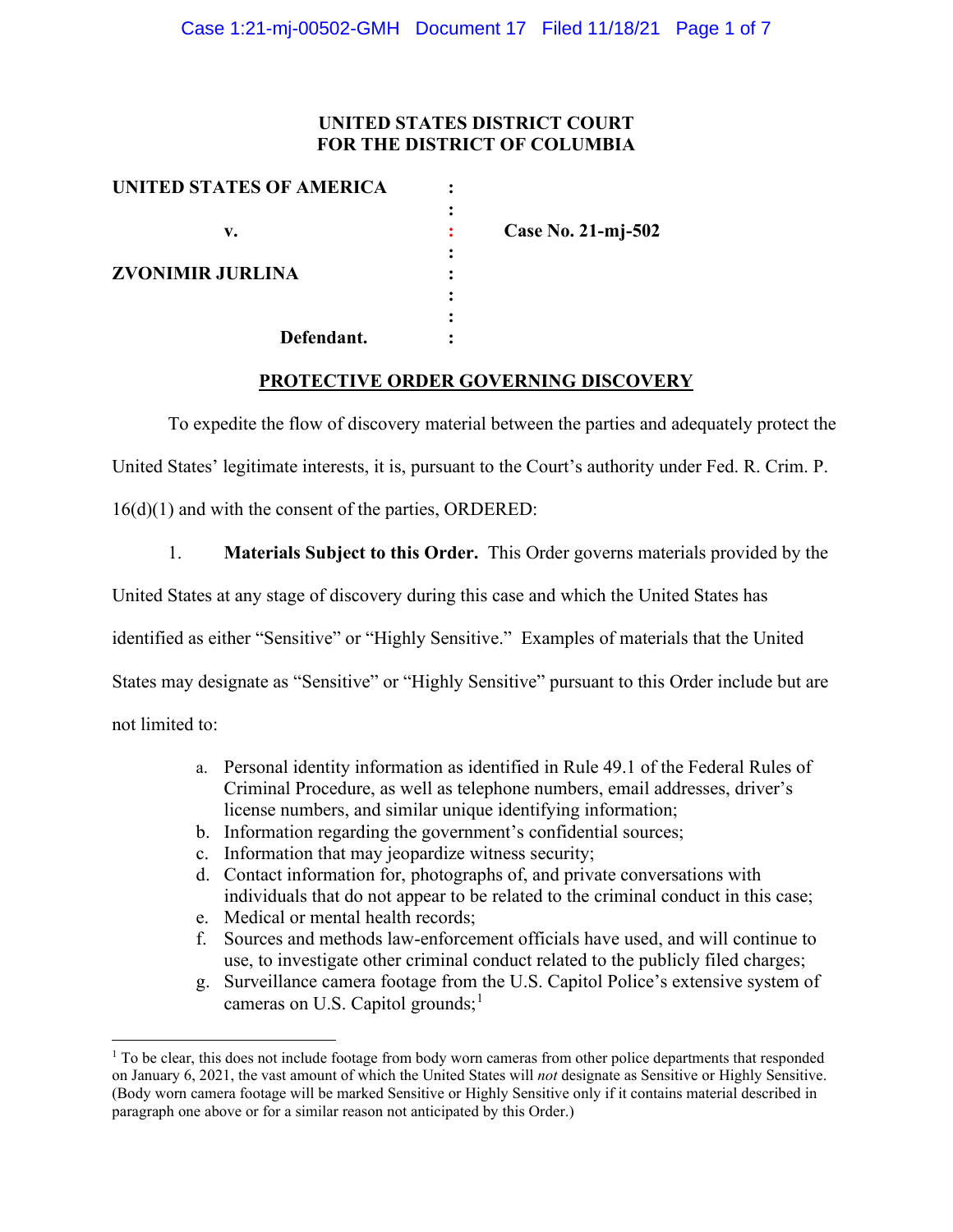- h. Repair estimates from the Architect of the Capitol;
- i. Materials designated as "security information" pursuant 2 U.S.C. §1979; and
- j. Tax returns or tax information.

This Order will not be used to designate materials as Sensitive or Highly Sensitive unless such designation is necessary for one of the reasons stated in this paragraph or for a similar reason not anticipated by this Order. The government agrees to make every effort to provide discovery in a manner that will allow for most discovery to be produced without such designations.

2. **Defendant.** Any reference to "Defendant" herein refers individually to each

defendant identified in the caption above.

3. **Legal Defense Team.** The "legal defense team" includes defense counsel

(defined as counsel of record in this case, including any post-conviction or appellate counsel)

and any attorneys, investigators, paralegals, support staff, and expert witnesses who are advising

or assisting defense counsel in connection with this case.

# 4. **Rules for the Handling of Sensitive and Highly Sensitive Materials.**

- a. **Limitations on Use.** Defendant and the legal defense team may use Sensitive and Highly Sensitive discovery materials solely in connection with the defense of this case and any other case connected to the events at the United States Capitol on January 6, 2021, including any post-conviction or appellate litigation, and for no other purpose, and in connection with no other proceeding, without further order of this Court.
- b. **Limitations on Dissemination.** No Sensitive or Highly Sensitive materials, or the information contained therein, may be disclosed to any persons other than Defendant, the legal defense team, or the person to whom the Sensitive or Highly Sensitive information solely and directly pertains or his/her counsel, without agreement of the United States or prior authorization from the Court.
- c. **Limitations on Reproduction.** Defendant, the legal defense team, and authorized persons shall not copy or reproduce the Sensitive or Highly Sensitive materials except in order to provide copies of the materials for use in connection with this case by Defendant, the legal defense team, the person to whom the Sensitive or Highly Sensitive information solely and directly pertains or his/her counsel, and other persons to whom the Court may authorize disclosure (collectively, "authorized persons").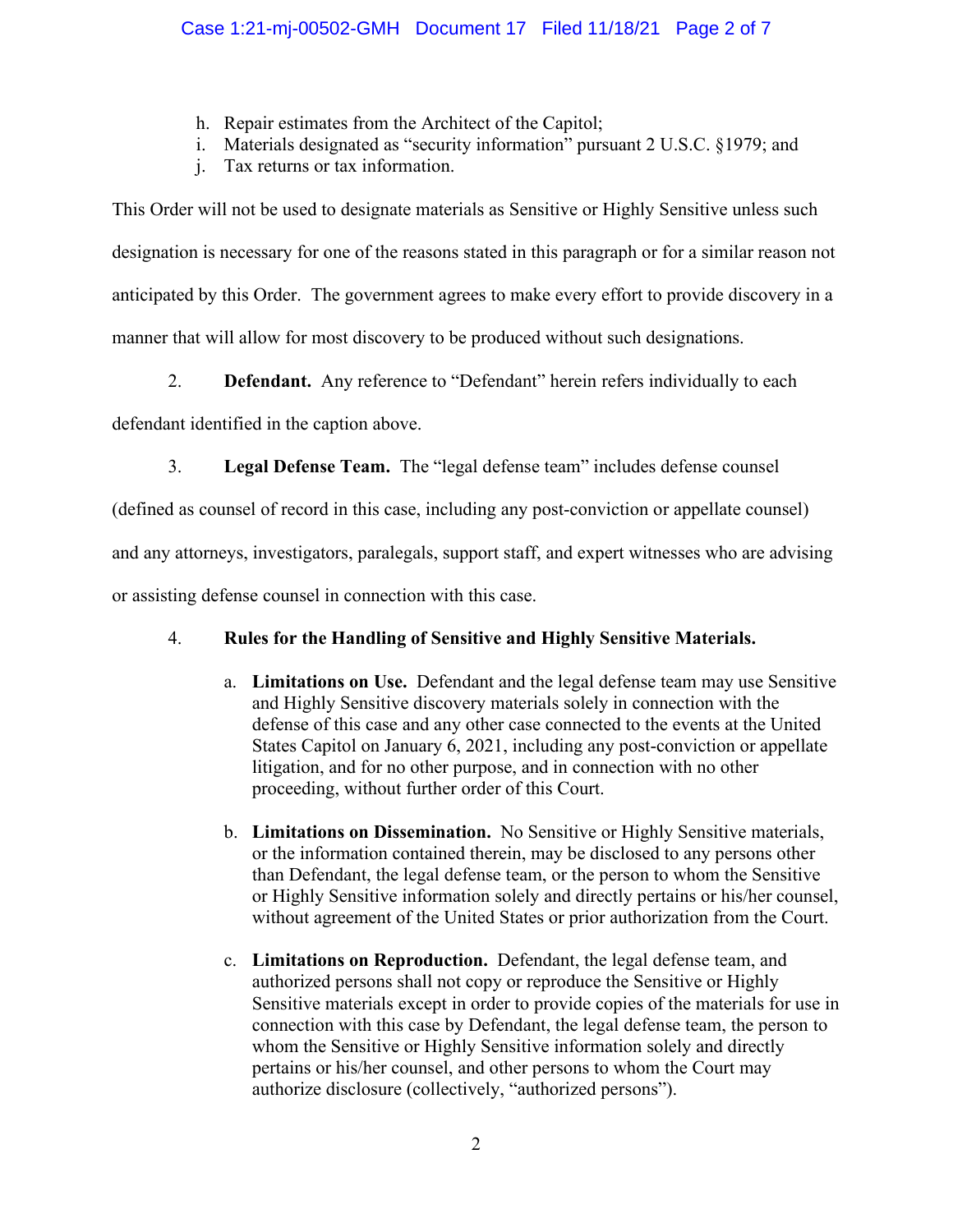If defense counsel provides Defendant access to Sensitive or Highly Sensitive materials, defense counsel must advise Defendant that Defendant may not record any personal identity information as identified in Rule 49.1 of the Federal Rules of Criminal Procedure or any telephone numbers, email addresses, driver's license numbers, and similar unique identifying information. By signing the attached affirmation, Defendant agrees not to do so.

Copies and reproductions, and any notes or records made in relation to the contents of the Sensitive and Highly Sensitive materials, are to be treated in the same manner as the original materials.

- d. **Court Filings.** Absent prior agreement by the parties or permission from the Court, no party shall disclose materials designated as Sensitive or Highly Sensitive in any public filing with the Court. Such materials shall be submitted under seal in accordance with Local Criminal Rule 49(f)(6). The Clerk of Court shall accept for filing under seal any filings made in compliance with that Rule and so marked by the parties pursuant to this Order.
- e. **Court Hearings.** The restrictions in this Order shall not limit either party in the use of the materials in judicial proceedings in this case. The procedures for use of designated Sensitive and Highly Sensitive materials during any hearing or the trial of this matter shall be determined by the parties and the Court in advance of the hearing or trial. No party shall disclose materials designated Sensitive or Highly Sensitive in open court without agreement by the parties that such materials may be disclosed in open court or prior authorization by the Court.

## 5. **Additional Rules for Handling of Sensitive Materials.** The following

additional terms apply to Sensitive materials:

a. **Storage.** Sensitive materials must be maintained in the custody and control of Defendant, the legal defense team, and authorized persons. This restriction shall not apply to the person to whom the Sensitive information solely and directly pertains or his/her attorney.

## 6. **Additional Rules for Handling of Highly Sensitive Materials.** The following

additional rules apply to Highly Sensitive materials:

a. **Additional Limitations on Dissemination.** Defense counsel may not provide a copy of Highly Sensitive materials to Defendant or permit Defendant to view such materials unsupervised by defense counsel or an attorney, investigator, paralegal, or support staff person employed by defense counsel.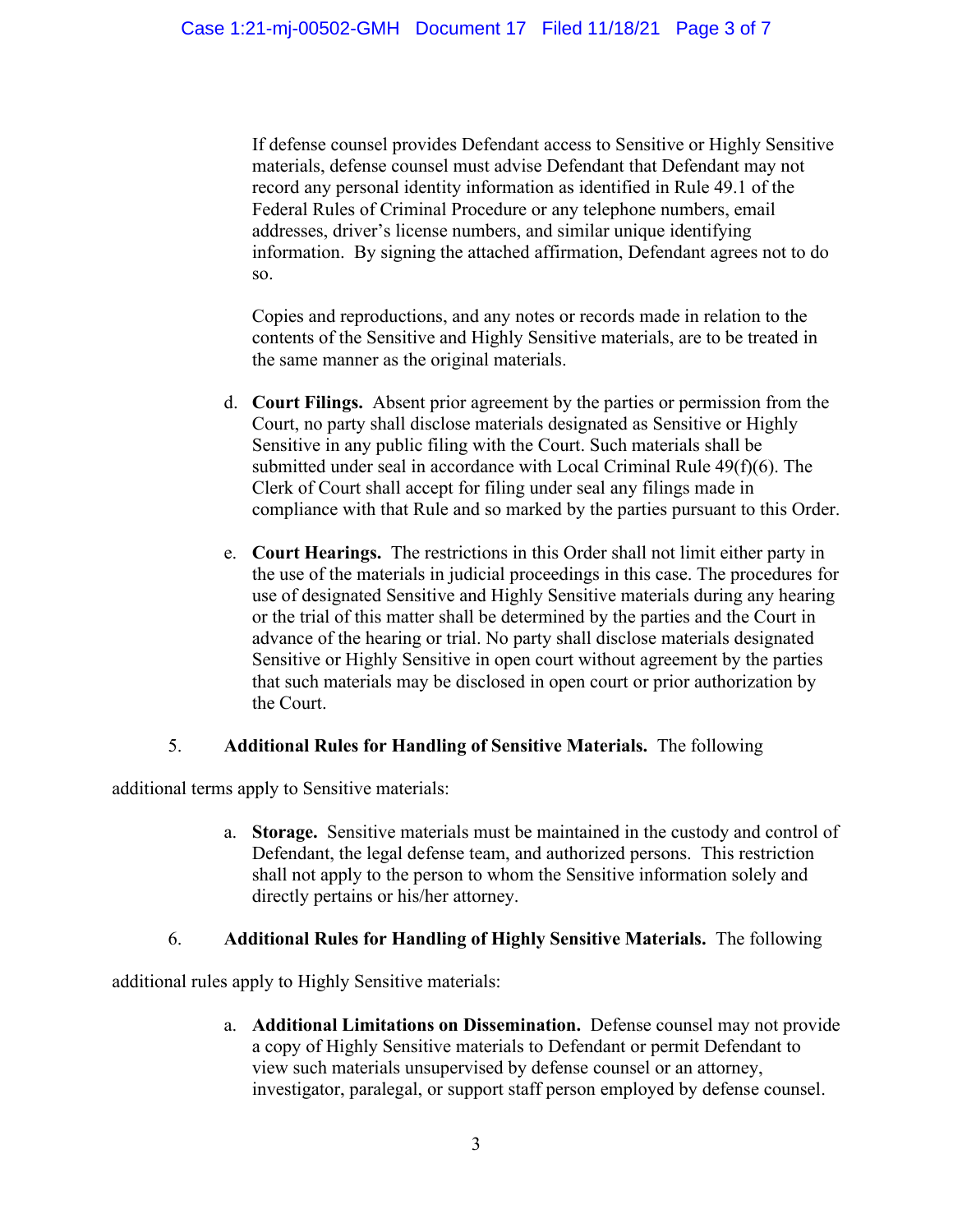The parties agree that defense counsel or an attorney, investigator, paralegal, or support staff person employed by defense counsel, may supervise Defendant by allowing access to Highly Sensitive materials through a cloudbased delivery system that permits Defendant to view the materials but does not permit Defendant the ability to download; provided that, prior to doing so, defense counsel first provides notice to the United States and allow the United States to file an objection with the Court if no agreement is reached.

- b. **Additional Limitations on Reproduction.** Counsel agrees that prior to showing materials to Defendant designated as Highly Sensitive, counsel or an attorney, investigator, paralegal, or support staff person employed by defense counsel will read Defendant the relevant parts of this Order, and remind Defendant of the consequences of violating the Order. If Defendant takes notes regarding Highly Sensitive materials, counsel or an attorney, investigator, paralegal, or support staff person employed by defense counsel must take reasonable steps to determine whether Defendant has copied any personal identity information as identified in Rule 49.1 of the Federal Rules of Criminal Procedure or any telephone numbers, email addresses, driver's license numbers, and similar unique identifying information.
- c. **Storage.** Highly Sensitive materials must be maintained in the custody and control of the legal defense team and authorized persons. This restriction shall not apply to the person to whom the Highly Sensitive information solely and directly pertains or his/her attorney.

7. **Viewing by Incarcerated Defendants.** If Defendant is in the custody of the

United States Marshals Service, defense counsel is authorized to provide a copy of discovery materials to the appropriate point of contact so that the defendant can view the discovery materials, subject to the terms of this Order.

8. **Disputes.** The parties shall make a good faith effort to resolve any dispute about a sensitivity designation before requesting the Court's intervention. The United States may agree to remove or reduce a sensitivity designation without further order of this Court. Whenever the redaction of specified information will resolve the basis for which a sensitivity designation was applied, the United States will agree to redaction, and such redaction will render the materials no longer subject to this Order. Any agreement to reduce or remove a sensitivity designation or to redact specific information shall be memorialized in writing.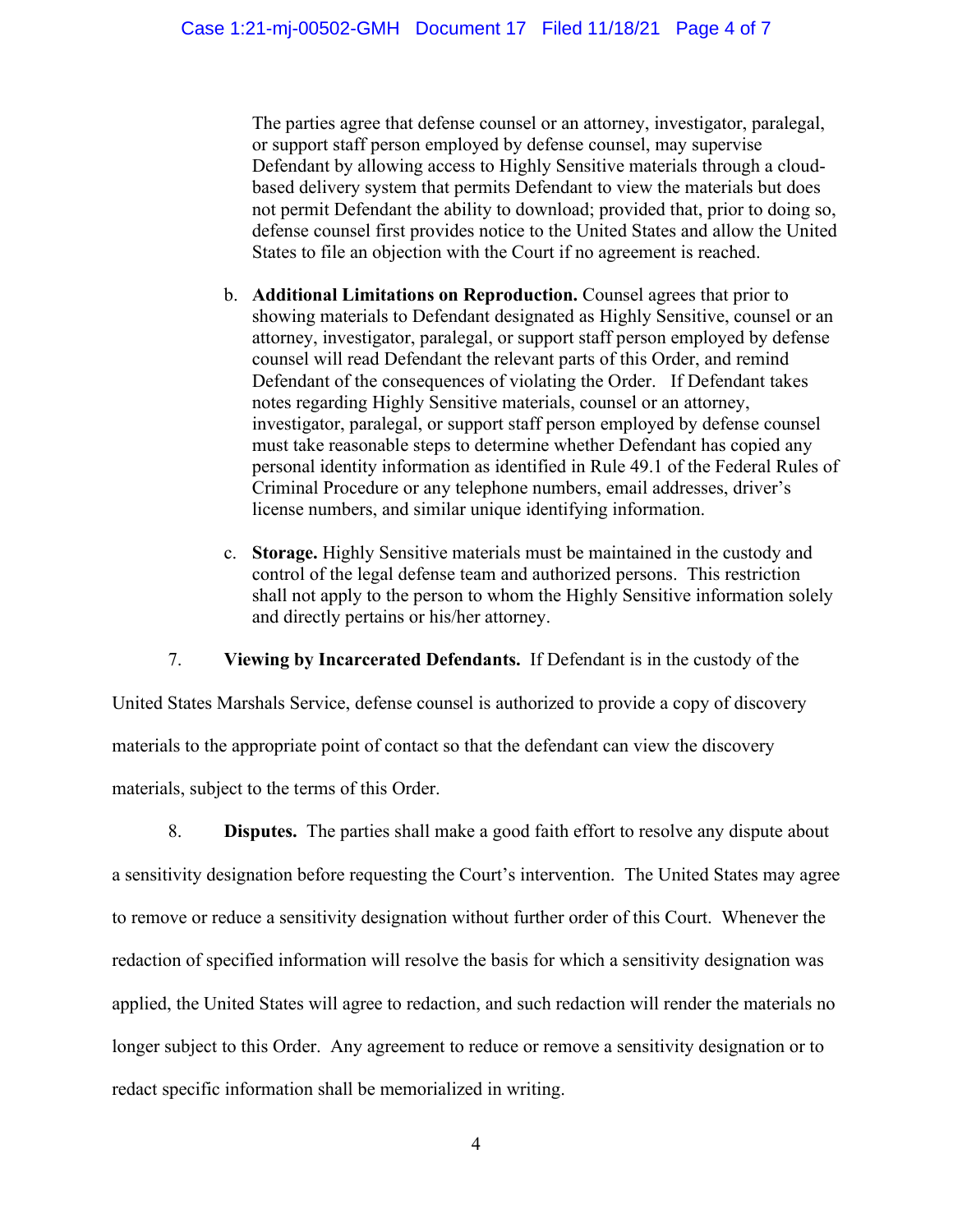### Case 1:21-mj-00502-GMH Document 17 Filed 11/18/21 Page 5 of 7

9. **Modification Permitted.** Nothing in this Order shall prevent any party from seeking modification of this Order nor prevent the defense from contesting a sensitivity designation. The parties agree that the burden of demonstrating the need for a protective order remains with the government at all times.

10. **Failure not Waiver.** The failure by the United States to designate any materials as Sensitive or Highly Sensitive upon disclosure shall not constitute a waiver of the United States' ability to later designate the materials as Sensitive or Highly Sensitive but the government must separately identify and memorialize the changed status of those materials in writing.

11. **Automatic Exclusions from this Order.** This Order does not apply to materials that:

- a. Are, or later become, part of the public court record, including materials that have been received in evidence in this or other public trials or hearings;
- b. Were derived directly from Defendant or that pertain solely to Defendant. Examples of such materials include Defendant's own financial records, telephone records, digital device downloads, social media records, electronic communications, arrest records, and statements to law enforcement; <sup>2</sup> and
- c. Materials that the defense obtains by means other than discovery.
- 12. **Government's Discovery Obligations.** Nothing in this Order modifies the

United States' obligations at any stage of discovery in this case pursuant to Federal Rules of

Criminal Procedure 16 and 26.2, Local Criminal Rule 5.1, 18 U.S.C. § 3500 (the Jencks Act),

and the government's general obligation to produce exculpatory and impeachment information in

criminal cases.

 $2$  Discoverable materials that were derived directly from Defendant or that pertain solely to Defendant are exempt from this Order regardless of whether the United States has designated any such materials as "Sensitive" or "Highly Sensitive" because the same materials are being provided or made available to co-defendants or other persons charged in connection with the events at the United States Capitol on January 6, 2021.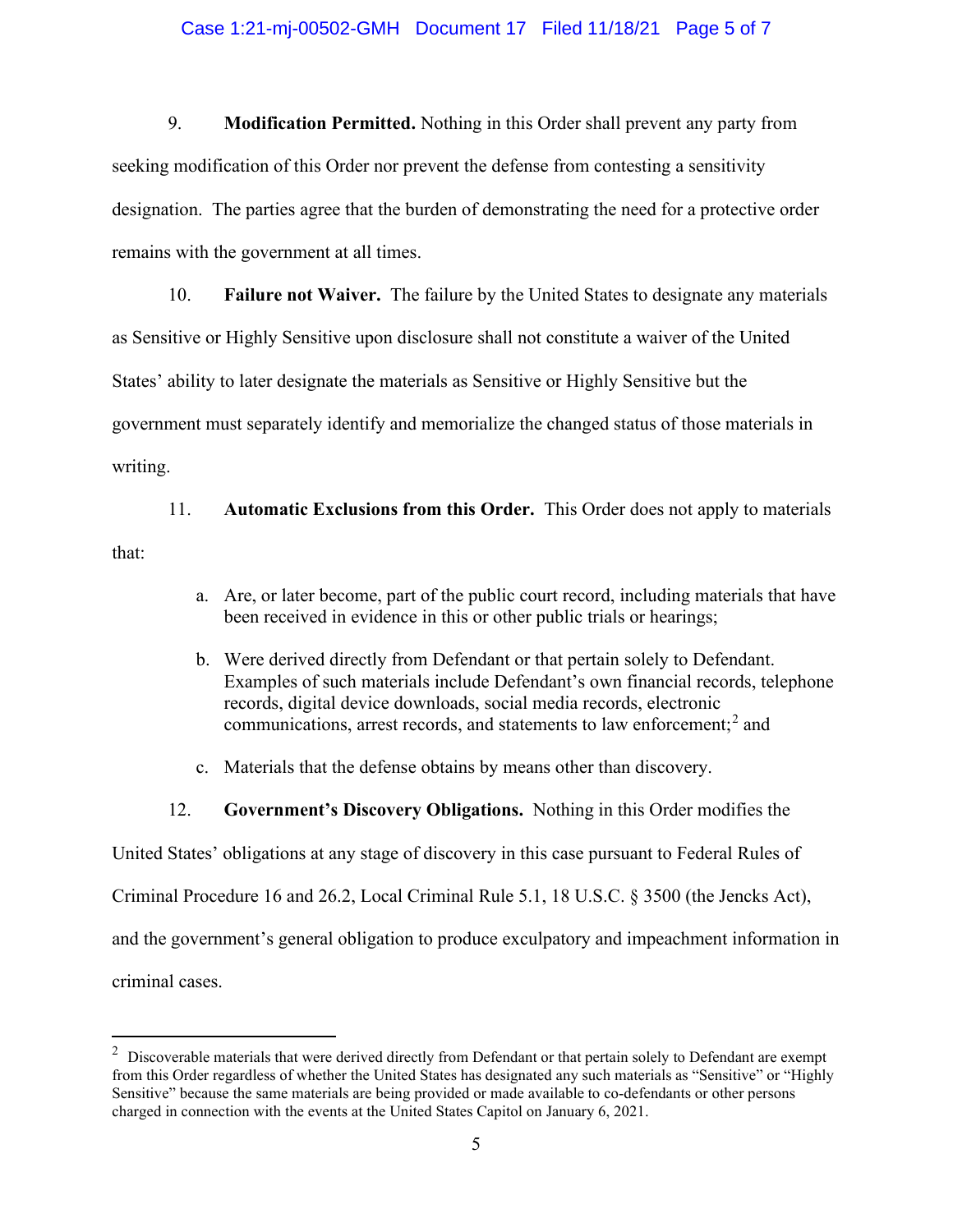#### Case 1:21-mj-00502-GMH Document 17 Filed 11/18/21 Page 6 of 7

13. **Defense Counsel's Obligations.** Defense counsel must provide a copy of this Order to, and review the terms of this Order with, members of the legal defense team, Defendant, and any other person, before providing them access to Sensitive or Highly Sensitive materials. Defense counsel must obtain a fully executed copy of Attachment A before providing Defendant access to Sensitive or Highly Sensitive materials, and must file a copy with the Court within one week of execution.

14. **No Ruling on Discoverability or Admissibility**. This Order does not constitute a ruling on the question of whether any particular material is properly discoverable or admissible and does not constitute any ruling on any potential objection to the discoverability or admissibility of any material.

15. **Duration.** The terms of this Order shall remain in effect after the conclusion of this case and the parties shall be bound by it unless otherwise ordered by the Court.

**SO ORDERED** this \_\_\_\_\_ day of \_\_\_\_\_\_\_\_\_\_, 2021.

**HONORABLE** United States District Judge

\_\_\_\_\_\_\_\_\_\_\_\_\_\_\_\_\_\_\_\_\_\_\_\_\_\_\_\_\_\_\_\_\_\_\_\_\_